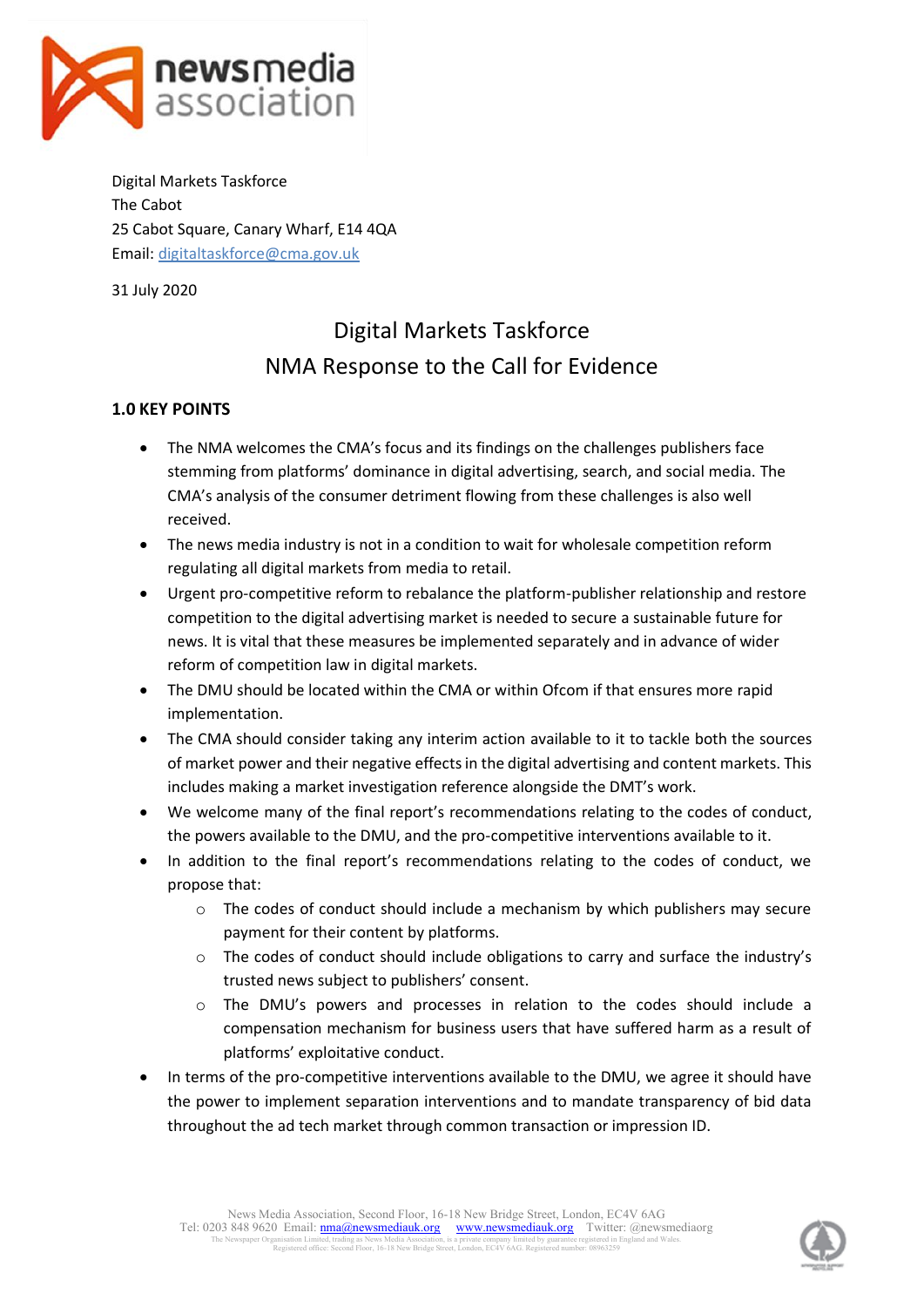- We are concerned about the uncertainty surrounding the future application of the choice requirement and fairness by design. We do not believe these can be fairly applied to publishers.
- We welcome the CMA's proposed plan of work in collaboration with the ICO to embed competition neutrality in data privacy enforcement.

## **2.0 INTRODUCTION**

- 2.1 The News Media Association (NMA) is the voice of UK national, regional, and local newspapers in print and online. Our members publish around 1,000 news media titles – from The Sun, The Guardian, the Daily Mail, and the Daily Mirror to the Yorkshire Post, Kent Messenger, and the Manchester Evening News – and reach 49 million adults across the UK each month. Collectively, our members are by far the largest investors in news, accounting for 58 percent of the UK's total spend on news provision.
- 2.2 High-quality, independent journalism informs and engages the public, debunks misinformation, brings together communities, and holds the powerful to account. This work is essential to a healthy democratic society, but it is being threatened. News publishers have, for years, been operating in a deeply dysfunctional market which has precluded them from realising fair returns for their content. This is true for all our members, but it is the local and regional publishers that are hardest hit; to them, delays in implementation of the CMA's proposed remedies could be lethal. Urgent and incisive pro-competitive reform to rebalance the platform-publisher relationship and restore competition to the digital advertising market is needed to secure their future.
- 2.3 We therefore welcome the attention paid to the news media industry and the uptake of many of our recommendations in the CMA's final report. The CMA's proposals go a long way towards the development of a fit-for-purpose pro-competitive regulatory framework. However, we believe at least three key measures are missing from the DMU's proposed repertoire: formally requiring platforms to carry and surface trustworthy news content, mandating payment by platforms for publishers' content, and enabling financial redress for breaches of the code.
- 2.4 The NMA has been engaging with government on this matter since March 2017.<sup>1</sup> Throughout the Cairncross Review, the Furman Review and the CMA market study, our industry has conveyed to government the gravity of its situation. Two years on, a failure to take swift and decisive action would do irreparable harm to the UK news media landscape. To avoid such an outcome, we would urge that the DMT advise the government on a timeline within which its proposals should be implemented. This timeline should be separate and more condensed than that for wider reform of competition law in digital markets.
- 2.5 We were disappointed to see that the CMA has decided not to proceed with a market investigation at this time. We welcome its commitment to intervene if the government fails to roll out a timely response, but we do not believe a wait-and-see approach is sufficient. The design and implementation of a narrow, specialised regime will still take time, which publishers simply

<sup>&</sup>lt;sup>1</sup> NMA Calls For Investigation Into Google, Facebook and the Digital Advertising Supply Chain to Combat Fake News, 09 March 2017, Available at: [http://www.newsmediauk.org/News/nma-calls-for-investigation-into](http://www.newsmediauk.org/News/nma-calls-for-investigation-into-google-facebook-and-the-digital-advertising-supply-chain-to-combat-fake-news/164705)[google-facebook-and-the-digital-advertising-supply-chain-to-combat-fake-news/164705](http://www.newsmediauk.org/News/nma-calls-for-investigation-into-google-facebook-and-the-digital-advertising-supply-chain-to-combat-fake-news/164705)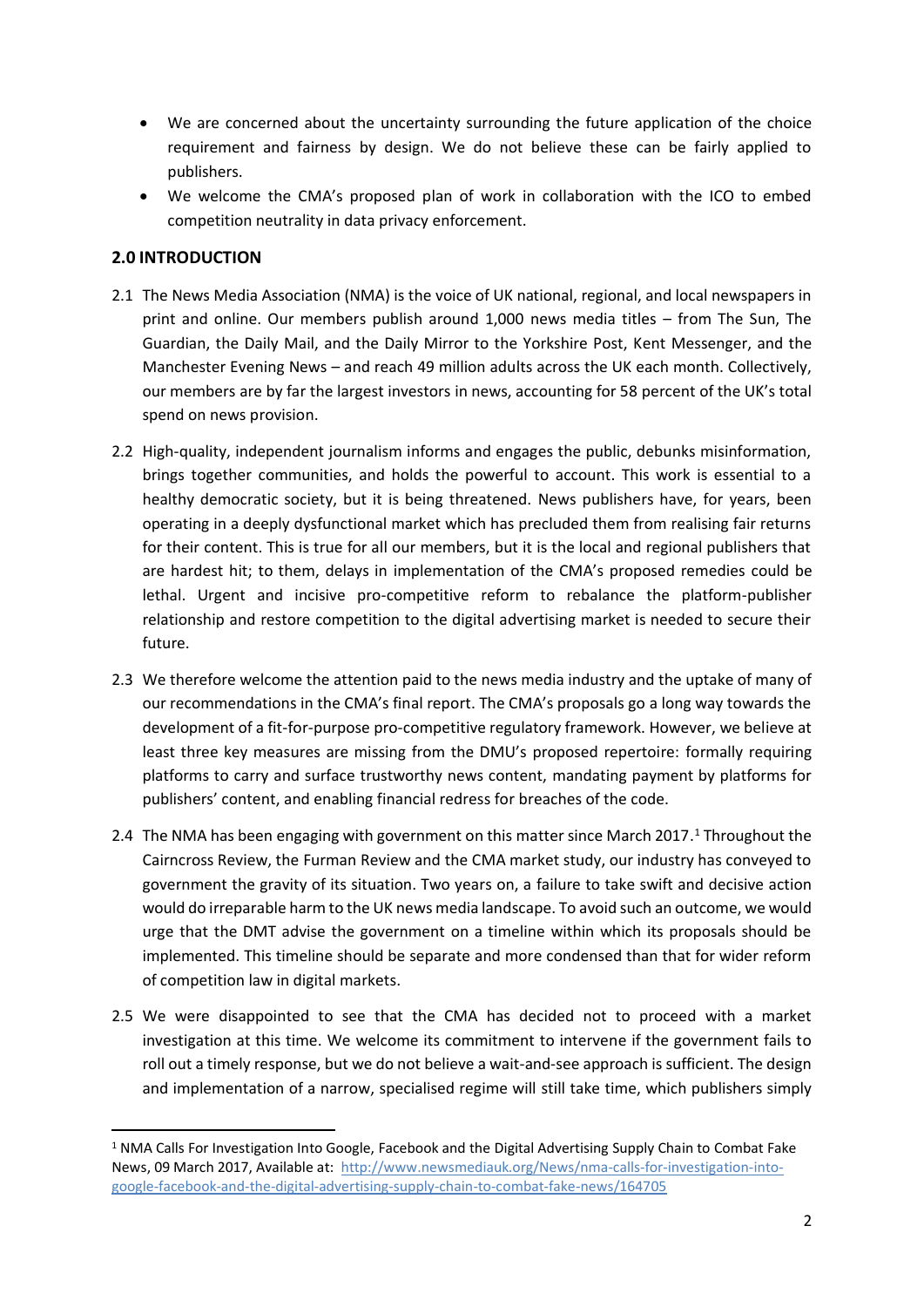do not have. We therefore ask that the CMA consider the interim enforcement actions available to it with respect to dominant platforms, including carrying out a market investigation on Google's presence throughout the digital advertising intermediation chain.

2.6 The following sections will flesh out our views on the structure, content, and enforcement of the codes, on the pro-competitive interventions available to the DMU and, more generally, on the implementation of the new regulatory regime.

#### **3.0 SCOPE**

**Q1.** What are the appropriate criteria to use when assessing whether a firm has Strategic Market Status (SMS) and why?

- 3.1 The NMA agrees with the final report's definition of SMS "*as a position of enduring market power or control over a strategic gateway market with the consequence that the platform enjoys a powerful negotiating position resulting in a position of business dependency*".<sup>2</sup> We likewise agree that type of evidence that would point to SMS, includes: *"measures of shares of supply in the consumer facing market; the extent of reach across consumers; share of digital advertising revenues; control over the rules or standards which apply in the market, and the ability to obtain and control unique data that is applicable outside the market*". 3
- 3.2 Moreover, we fully support the finding that both Google and Facebook have enduring market power and act as gatekeepers of online traffic, creating a relationship of dependency with publishers.<sup>4</sup> Given the overwhelming evidence to this effect, and in the interest of rapid implementation, we fully endorse the CMA's recommendation that the government should designate both firms as having SMS at the outset of the regime<sup>5</sup>.

**Q2.** What implications should follow when a firm is designated as having SMS? Should an SMS designation enable remedies beyond a code of conduct to be deployed?

- 3.3 We wholeheartedly support the final report's recommendation that firms with SMS should be bound by a code of conduct aimed at securing fair trading, open choices, and trust and transparency.
- 3.4 We further agree that the targeted interventions set out in the final report should be seen as complementary to the ex-ante rules found in a code, given that they are intended to address the causes of market power while the code deals with its negative effects.<sup>6</sup> It is then crucial that having SMS and being subject to such a code should not preclude a firm from being the object of a pro-competitive intervention.
- 3.5 Whether SMS should be a prerequisite for a firm to be the object of a pro-competitive intervention is more complicated. We agree with the CMA that certain pro-competitive interventions should only be applied to firms with SMS while others should be applied more

<sup>2</sup> CMA Market Study on Online Platforms and Digital Advertising, Final report para 7.55

<sup>&</sup>lt;sup>3</sup> Final report, para 7.57

<sup>4</sup> Final report, para 7.59-7.64

<sup>5</sup> Appendix U, para 25

<sup>6</sup> Final report para, 7.106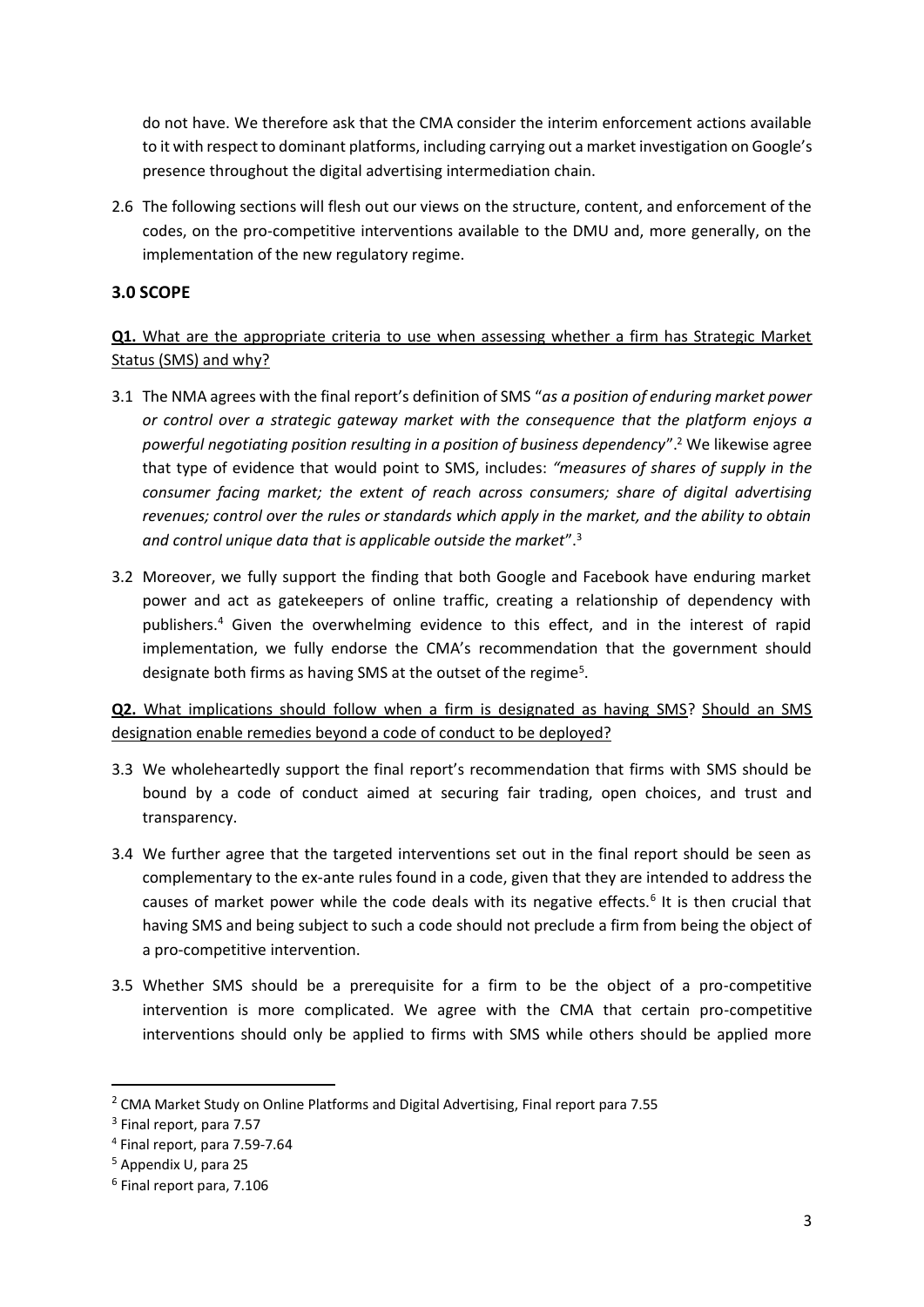widely.<sup>7</sup> Our view is that particularly onerous interventions like the choice requirement, fairness by design, the creation of data silos, or any form of separation could only be fairly applied to firms with SMS which present the greatest challenges and command the resources to adapt. Other less burdensome pro-competitive interventions addressing market-wide issues should be available to the DMU regardless of whether their object has been designated as having SMS. An important example of this is mandating transparency of bid data through the roll-out of a common impression or transaction ID, which should be implemented across the open display advertising market.

Should SMS status apply to the corporate group as a whole? Should the implications of SMS status be confined to a subset of a firm's activities (in line with the market study's recommendation regarding core and adjacent markets)?

3.6 The NMA agrees with the final report's recommendations that SMS should apply to the corporate group as a whole in relation to a subset of its activities.

**Q3**. What should be the scope of a new pro-competition approach, in terms of the activities covered? In particular, what are the criteria that should define which activities fall within the remit of this regime? Views on the solution outlined by the Furman Review (paragraph 2.13) are welcome.

- 3.7 The activities covered in the CMA's final report -- online advertising, search, and social media should clearly be included.
- 3.8 The NMA agrees with the Furman Review that the pro-competitive regime should have a broad scope in primary legislation based on characteristics such as "*significant direct or indirect network effects, limited offsetting effects of multi-homing and differentiation, and significant sources of*  non-contestability" which make it likely that SMS will materialise<sup>8</sup>.
- 3.9 We also agree that there should be statutory reviews of the markets identified every three years. However, to embed greater flexibility in the regime, we would add that there should be a mechanism through which market players can trigger an early review if they identify relevant concerns with activities that are not considered to be in scope.

**Q4**. What future developments in digital technology or markets are most relevant for the Taskforce's work? Can you provide evidence as to the possible implications of the COVID-19 pandemic for digital markets both in the short and long term?

3.10 The Covid-19 crisis has thrown publishers' precarious financial situation and reliance on digital advertising revenue into sharp relief. According to a recent GroupM report, publishers will bear the brunt of the pandemic's impact on the advertising market. In 2020 pure-play digital advertising is due to decline by 2.4 percent before rising by 11.3 percent in 2021. In contrast, news brands' ad revenue, including that from their digital properties, is expected to decline by 26.1 percent in 2020 and by 1.5 percent in 2021. $9$  This divide is compounded by the fact that, while

<sup>7</sup> Final report, para 7.121

<sup>8</sup> *Unlocking Digital Competition*, Report of the Digital Competition Expert Panel, para 2.115 <sup>9</sup> GroupM, This Year, Next Year: Global Mid-Year Forecast Report, June 2020. Available at:

<https://www.groupm.com/this-year-next-year-global-mid-year-forecast-report/>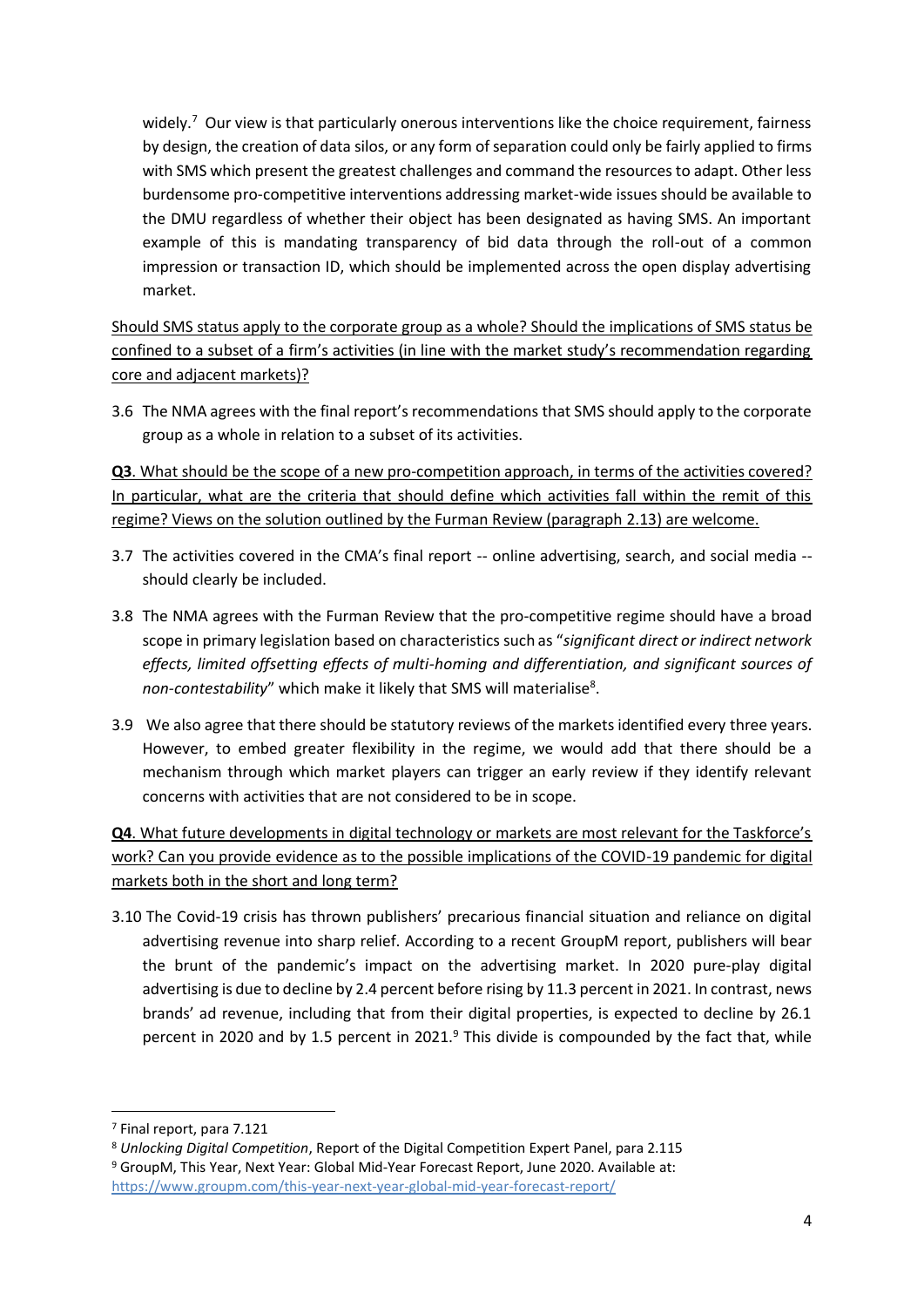dominant platforms are easily able to absorb the shock of a slight, one year decline, the same cannot be said for publishers, which were already in dire straits prior to the pandemic.

3.11 According to NMA surveys, the smallest local and regional titles have seen their advertising revenue drop by as much as 80 percent. Most concerning, at the end of March, 50 percent of local independent titles surveyed estimated their survival time to be no more than two to four months and, indeed, at least 61 print titles throughout the UK suspended publication during the crisis, with many still unable to resume. Advertisers and ad agencies have also used keyword blocking to prevent their ads from appearing alongside Covid-19 related content, dramatically decreasing publishers' revenues at a time when their editorial content was needed more than ever. These developments have escalated the imbalance between platforms and publishers and made an already urgent need for reform even more acute.

## **4.0 REMEDIES**

# **Q5**. What are the anti-competitive effects that can arise from the exercise of market power by digital platforms, in particular those platforms not considered by the market study?

- 4.1 The NMA welcomes the final report's focus on the anti-competitive harms affecting news publishers. In particular we agree with the assessments in Appendix S:
	- 4.1.1 that publishers rely on platforms for a significant part of their traffic;
	- 4.1.2 that opaque algorithmic ranking harms publishers' business;
	- 4.1.3 that publishers are strong-armed into using AMP and IA, that Google and Facebook use publisher content for free and keep users within their ecosystems;
	- 4.1.4 that refusing to allow snippets harms publishers' rankings; and
	- 4.1.5 that publishers are unable to access user data for their content hosted in Google and Facebook's ecosystems.<sup>10</sup>
- 4.2 The CMA's analysis of the conflicts of interest arising out of the structure of the open display advertising supply chain and the information asymmetry between intermediaries and customers $11$ is also well received. We agree that:
	- 4.2.1 Google has leveraged its access to data and inventory to cement its advantage against DSP competitors:<sup>12</sup>
	- 4.2.2 The effect of linking demand from Google's DSPs to AdX and AdX to Google's publisher ad server is to increase the barriers publishers face in switching from Google to a different ad server; $^{13}$
	- 4.2.3 Linking Google Ads demand with the publisher ad server may provide Google with a greater incentive to foreclose rival providers along the intermediation chain;<sup>14</sup>

<sup>&</sup>lt;sup>10</sup> Appendix S

<sup>&</sup>lt;sup>11</sup> Appendix M

<sup>12</sup> Appendix M, para 405-425

<sup>13</sup> Appendix M para 445

<sup>14</sup> Appendix M para 446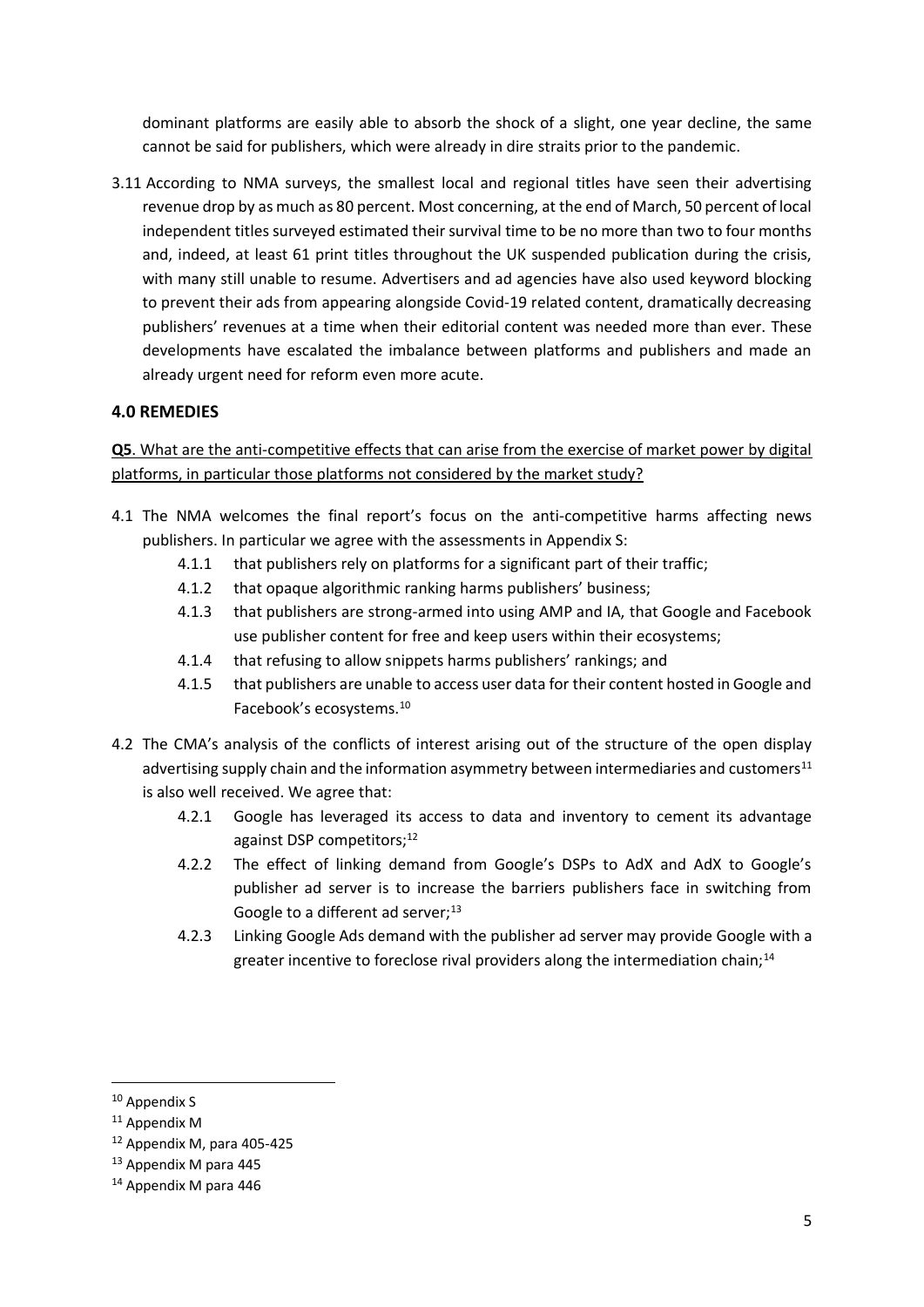- 4.2.4 Unified Pricing is a clear example of Google leveraging its market power in publisher ad serving to benefit its own buy-side intermediation services, to the detriment of publishers;<sup>15</sup>
- 4.3 More generally, we welcome the CMA's acknowledgement that "*improving the bargaining power of online news publishers will improve the health and sustainability of journalism in the UK, both nationally and regionally, and in turn contribute positively to the effectiveness and integrity of our democracy*".<sup>16</sup>
- 4.4 We would only add to this analysis by highlighting the gravity of publishers' situation and the urgency with which the issues laid out above must be resolved, to avoid irreversible harm to the UK's media landscape. The dysfunctionalities laid out above have stunted publishers' ability to compete in digital spaces by precluding them from optimally monetising their content, denying them access to their own readers' data and withholding fair compensation. Now, there is a real risk of media deserts emerging in the UK as many smaller publishers are in danger of closure, and national newspapers face similar challenges over time.

**Q6**. In relation to the code of conduct, to what extent would the proposals for a code of conduct put forward by the market study, based on the objectives of 'Fair trading', 'Open choices' and 'Trust and transparency', be able to tackle these effects? How, if at all, would they need to differ and why?

- 4.5 The NMA supports the CMA's recommendation that the code be backed by a statute setting out three broad objectives – fair dealing, open choices, and trust and transparency – under which the DMT, and subsequently the DMU, would develop principles and detailed guidance. We also agree that each SMS firm should have its own tailored code to address the unique relationship each has with publishers and other business users.
- 4.6 We support the proposed content for the code of conduct in the final report as an excellent starting point on which we trust the DMT and the DMU will build. We agree with each of the recommended principles in Chapter 7 and Appendix U geared towards rebalancing the commercial relationship between platforms and publishers, including:
	- 4.6.1 Requiring platforms to ensure that publishers are able to exercise additional control over how their content is shown on platforms:<sup>17</sup>
	- 4.6.2 Require that contractual terms concerning the ability of publishers to monetise their content be objectively justifiable;<sup>18</sup>
	- 4.6.3 Obliging platforms to ensure that the appropriate user consent is sought to ensure disaggregated user data can be shared with the relevant publishers when hosting publisher content;<sup>19</sup>
	- 4.6.4 Preventing platforms from imposing their own advertising software on publishers when they use platforms' publishing software like AMP or IA;<sup>20</sup>

<sup>15</sup> Appendix M para 479

<sup>16</sup> Final report, para 6.51

<sup>17</sup> Appendix U, para 92

<sup>18</sup> Appendix U, para 94

<sup>19</sup> Appendix U, para 86

<sup>20</sup> Appendix U, para 95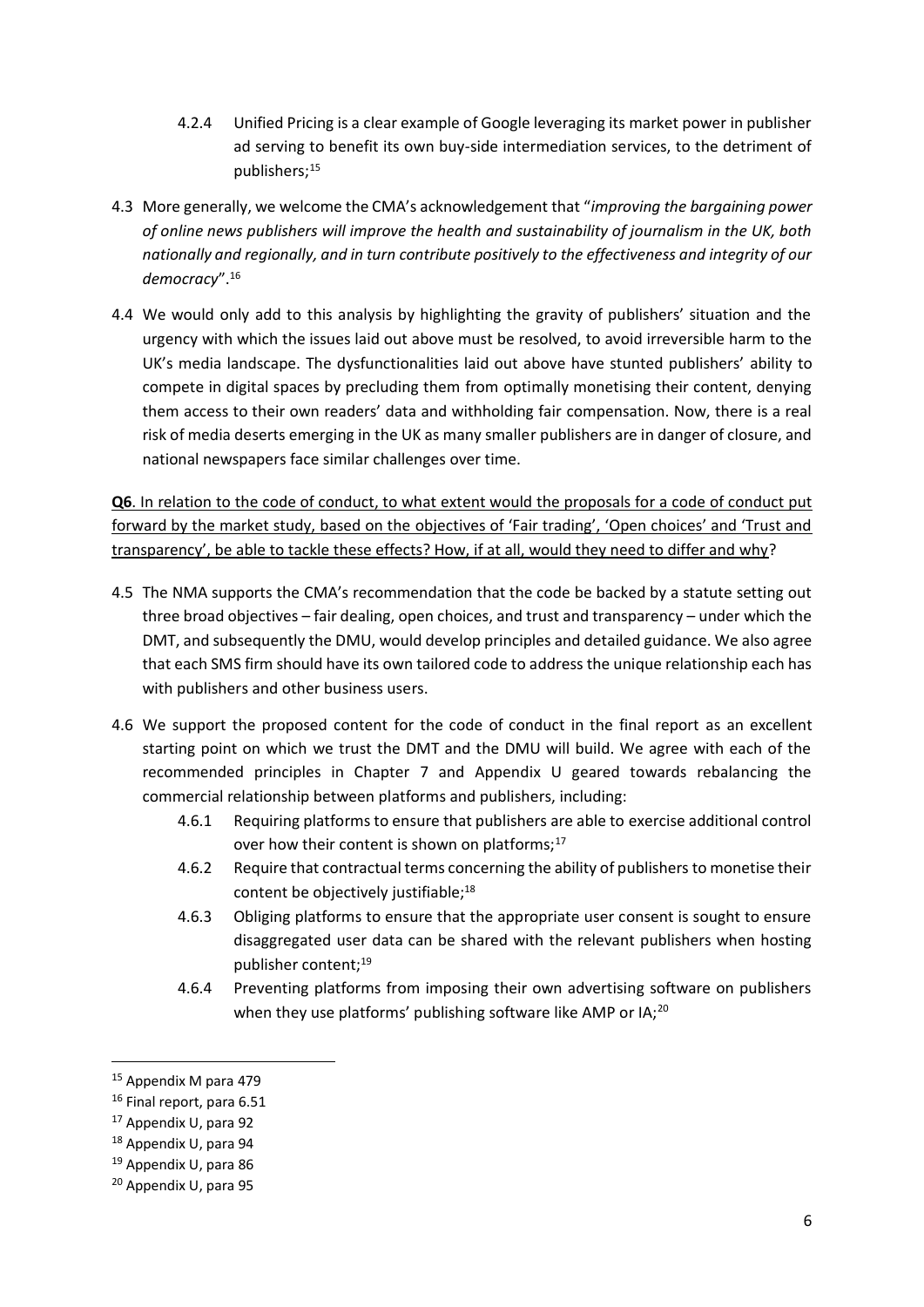- 4.6.5 Requiring platforms not to prefer their own customers over third parties who use other intermediaries;<sup>21</sup>
- 4.6.6 Requiring platforms not to preference content using their publishing software like AMP and IA in features like Top Stories or the news carousel at the top of general search results:<sup>22</sup>
- 4.6.7 Preventing platforms from requiring that publishers use their advertising software when they publish on AMP or  $IA:^{23}$
- 4.6.8 Mandating interoperability of AdX and non-google ad servers by requiring AdX to participate in header bidding;<sup>24</sup>
- 4.6.9 Requiring platforms to explain the operation of search and news feed ranking algorithms and advertising auctions and to allow audit and scrutiny of their operation by the DMU;<sup>25</sup>
- 4.6.10 Requiring platforms to give fair warning about changes to the operation of algorithms where these are likely to have a material effect on users, and to explain the basis of these changes; and <sup>26</sup>
- 4.6.11 Requiring platforms to provide transparent information on remuneration mechanisms so that publishers can make more informed decisions about how they use the platform's services to monetise their content.<sup>27</sup>
- 4.7 However, we would contend that the recommended content falls short in at least two crucial respects: it fails to impose an obligation on platforms to carry and surface trusted quality news and it fails to provide for payment for publishers' content.
- 4.8 We believe there should be an obligation on platforms to carry and surface news and information by publishers that are subject to an industry regulator such as IPSO.
- 4.9 The way people access news and information is changing; in 2020 Reuters Digital News Report found that 36 percent of respondents across all countries surveyed used Facebook to access news in 2020 and 23 percent of respondents used Google News. At the same time, misinformation is rampant on these sites. According to the Digital News Report's survey, in April 2020 54 percent and percent of respondents saw some or a lot of misinformation on Covid-19 on Google and Facebook respectively<sup>28</sup>.
- 4.10 The upcoming online harms legislation will attempt to tackle this issue by halting the spread of fake news on platforms that facilitate sharing of user-generated content. However, the government has not made a corresponding effort to require these platforms to nudge users towards accurate news and information.

<sup>21</sup> Appendix U, para 123

<sup>22</sup> Appendix U, para 128

<sup>23</sup> Appendix U, para 95

<sup>24</sup> Appendix U, para 144

<sup>25</sup> Appendix U, para 149

<sup>26</sup> Appendix U, para 166

<sup>27</sup> Appendix U, para 175

<sup>&</sup>lt;sup>28</sup> Reuters Institute, Digital News Report 2020, 6 June 2020, available at: <http://www.digitalnewsreport.org/survey/2020/foreword-2020/>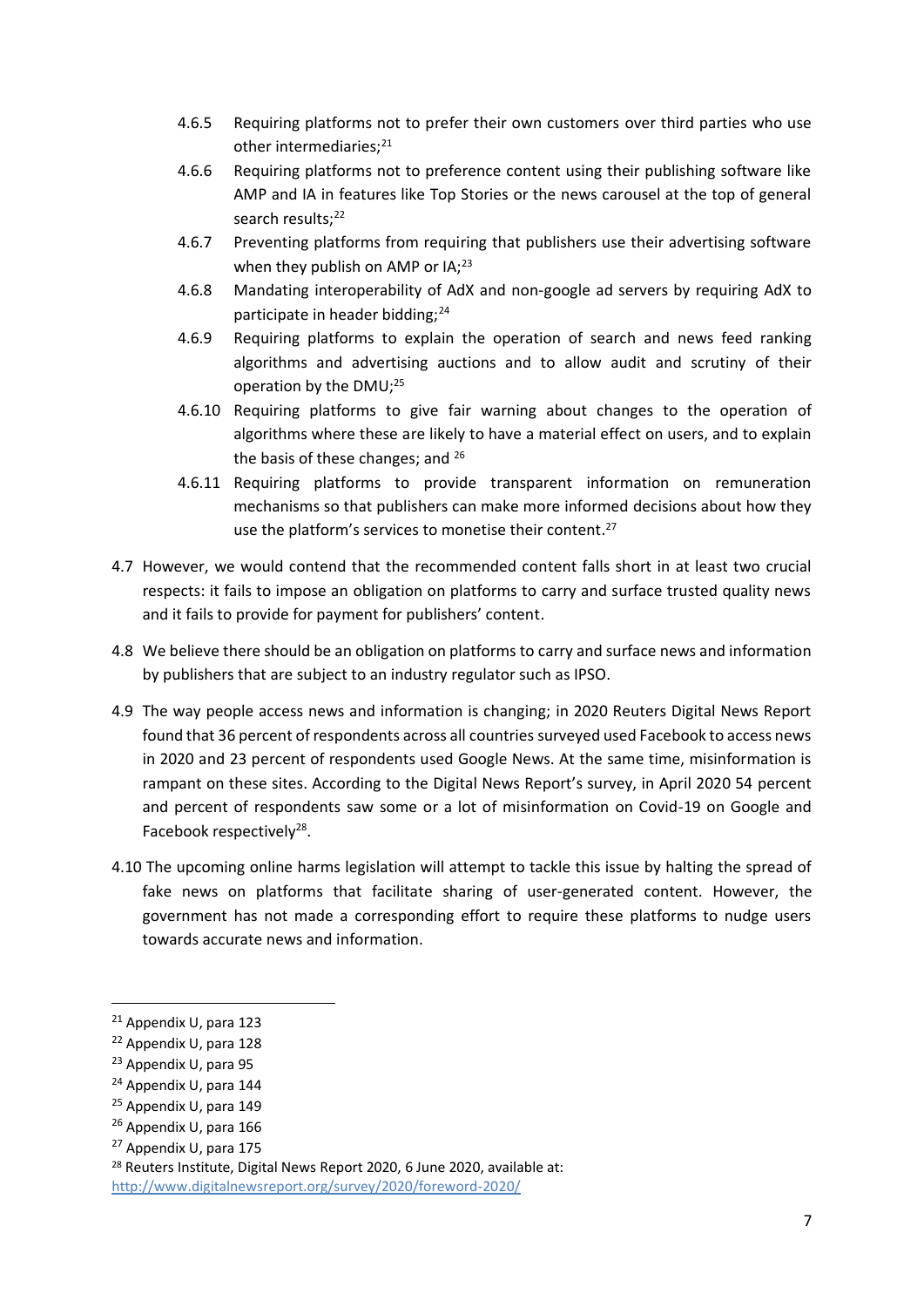- 4.11 As more and more people in the UK use Facebook and Google to access news and information through platforms and aggregators, it is vital that these spaces are saturated with information that is accurate, trustworthy, and engaging. A formal requirement for platforms to carry trusted news stories and ensure they are given adequate prominence would help rebalance the platformpublisher relationship and dovetail with the government's online harms agenda.
- 4.12 It should be noted that the 'trusted news' designation cannot be left to the platforms. To ensure objectivity and fairness, we propose that the obligation to carry apply to content by publishers that are either subject to an industry regulator such as IPSO or follow a well-established editors' code like The Guardian and the Financial Times.
- 4.13 Moreover, a mechanism to enable compensation for content is required both as a matter of fairness and, perhaps more importantly, as a matter of necessity for the sustainable provision of news.
- 4.14 Journalistic content plays a key role in our democracy, but it is costly to produce. It requires the infrastructure, talent, and resources to conduct investigations, sift through information, package it in ways which engages readers and ensure that it is responsibly framed. Despite this investment, when content is hosted on digital platforms, its value is almost entirely captured by the platforms rather than flowing back to the publisher. In conjunction with dwindling digital advertising revenue, this dynamic poses an existential threat for local and regional publishers and may prove unsustainable for nationals in time.
- 4.15 Publishers' inability to realise a fair return for their content is an important matter for consumers because, as the CMA has often acknowledged, it is "*likely to reduce their incentives and ability to invest in news other online content, to the detriment of those who use and value such content and to broader society*".<sup>29</sup> If left unchecked, this problem could result in communities across the UK being left without dedicated quality news outlets.
- 4.16 The lessons learned from Google's negotiations with publishers in Spain and Germany certainly urge caution in respect of the mechanism through which compensation is sought. However, approaches like those proposed by the Australian Consumer and Competition Commission (ACCC) may provide a way forward. The ACCC was directed by the Australian Government to develop a mandatory code of conduct to address bargaining power imbalances between news media businesses and digital platforms. Draft legislation published on 31 July enables either bilateral or collective negotiations between news media businesses and each of the digital platforms, subject to compulsory arbitration if the negotiation does not result in a commercial agreement within three months<sup>30</sup>. The draft also includes helpful safeguards, like a competition law safe harbour to authorise collective bargaining among publishers, non-discrimination and transparency requirements relating to ranking, crawling, indexing, and displaying of news content and a requirement to negotiate in good faith backed by civil penalties.

<sup>29</sup> Final report para 2.85; see also final report, paras 14, 2.88, 6.3, 6.39 and the government press release, *New regime needed to take on tech giants,* available at: [https://www.gov.uk/government/news/new-regime](https://www.gov.uk/government/news/new-regime-needed-to-take-on-tech-giants)[needed-to-take-on-tech-giants](https://www.gov.uk/government/news/new-regime-needed-to-take-on-tech-giants)

<sup>&</sup>lt;sup>30</sup> ACCC, News media bargaining code, Draft legislation, published 31 July 2020, available at: <https://www.accc.gov.au/focus-areas/digital-platforms/news-media-bargaining-code/draft-legislation>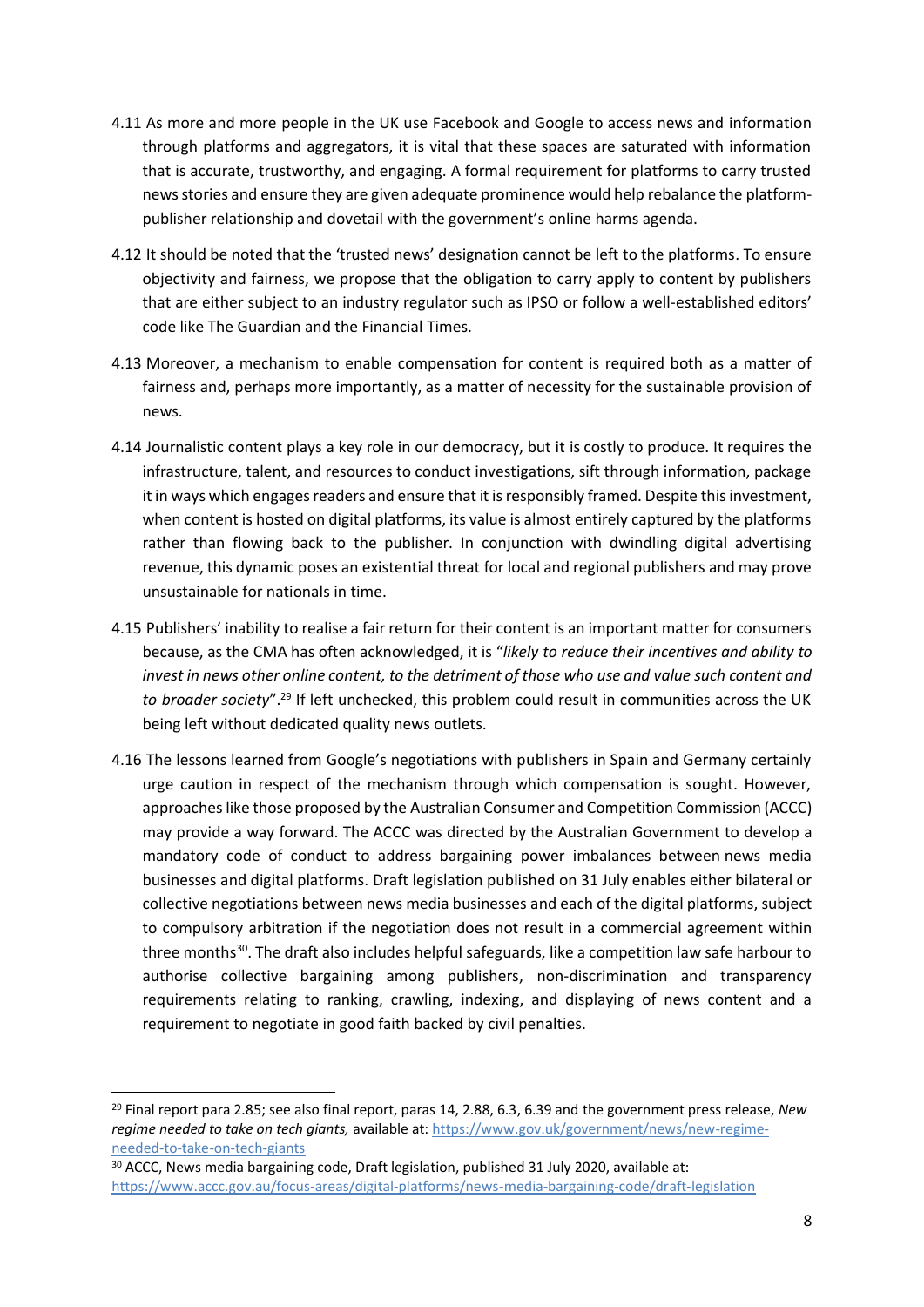- 4.17 We believe the DMT and DMU should include a principle under the fair dealing objective requiring platforms to engage in negotiations with publishers on payment for content. In order to enable these negotiations, as above, it could advise that legislation set out the appropriate time limits and the independent arbitrator and, if negotiations are to be on a collective basis, amend the Competition Act 1998 to create a temporary safe harbour for publishers. This approach is consistent with the CMA's commitment to avoid direct outcome regulation<sup>31</sup>, as it would only set out the process through which parties should come to an agreement. Moreover, the mediator and arbitrator in the Australian model would work in collaboration with the parties to gather information and arrive at fair outcomes, obviating the need for the CMA to directly engage in price-setting.
- 4.18 International cooperation is essential to obtaining a fair allocation of the value extracted from publisher content. Google and Facebook could refuse to host content produced by any single country's publishers with relative ease. In contrast, the emergence of regulator-enabled compensation mechanisms throughout several countries would inhibit their ability to act independently of the publishers involved.
- 4.19 The NMA further supports each of the CMA's recommendations on the procedures and powers necessary for the DMU to conduct investigations and enforce the code<sup>32</sup>. In particular, we welcome the recommendations that the DMU be able to:
	- 4.19.1 Carry out investigations under the code of its own initiative and in response to complaints;
	- 4.19.2 Investigate other conduct that intentionally or negligently inflicts harm.
	- 4.19.3 Compel information from the firms it is investigating;
	- 4.19.4 Appoint a monitoring trustee to monitor and oversee compliance by an SMS firm;
	- 4.19.5 Put in place interim measures pending the outcome of an investigation;
	- 4.19.6 Make orders, and block, suspend or unwind decisions to enforce the code;
	- 4.19.7 Impose penalties for non-compliance with such orders;
	- 4.19.8 Impose substantial penalties for conduct that intentionally or negligently inflicts harm;
	- 4.19.9 publish reports on its work and the industry more generally and co-ordinate and share information with UK regulators such as CMA, ICO and Ofcom, and with overseas authorities.
- 4.20 We also agree that investigations under the code should be conducted in a limited timeframe, such as six months from their launch. Longer investigations, such as those relating to procompetitive interventions or intentional or negligent harms should still be conducted with relative speed and in any case within a statutory deadline of 12 months.
- 4.21 We were disappointed by the lack of a compensation mechanism for breaches of the code, especially where the harmful conduct in question is intentional or negligent. We appreciate that ex-ante regulation is intended to prevent exploitative conduct by setting the rules of the game rather than by deterring it through fines and penalties, and, consequently, that financial redress mechanisms are not the norm in this type of framework. However, our position remains that, in

<sup>&</sup>lt;sup>31</sup> Final report para 7.79

<sup>&</sup>lt;sup>32</sup> Final report, para 7.94-7.101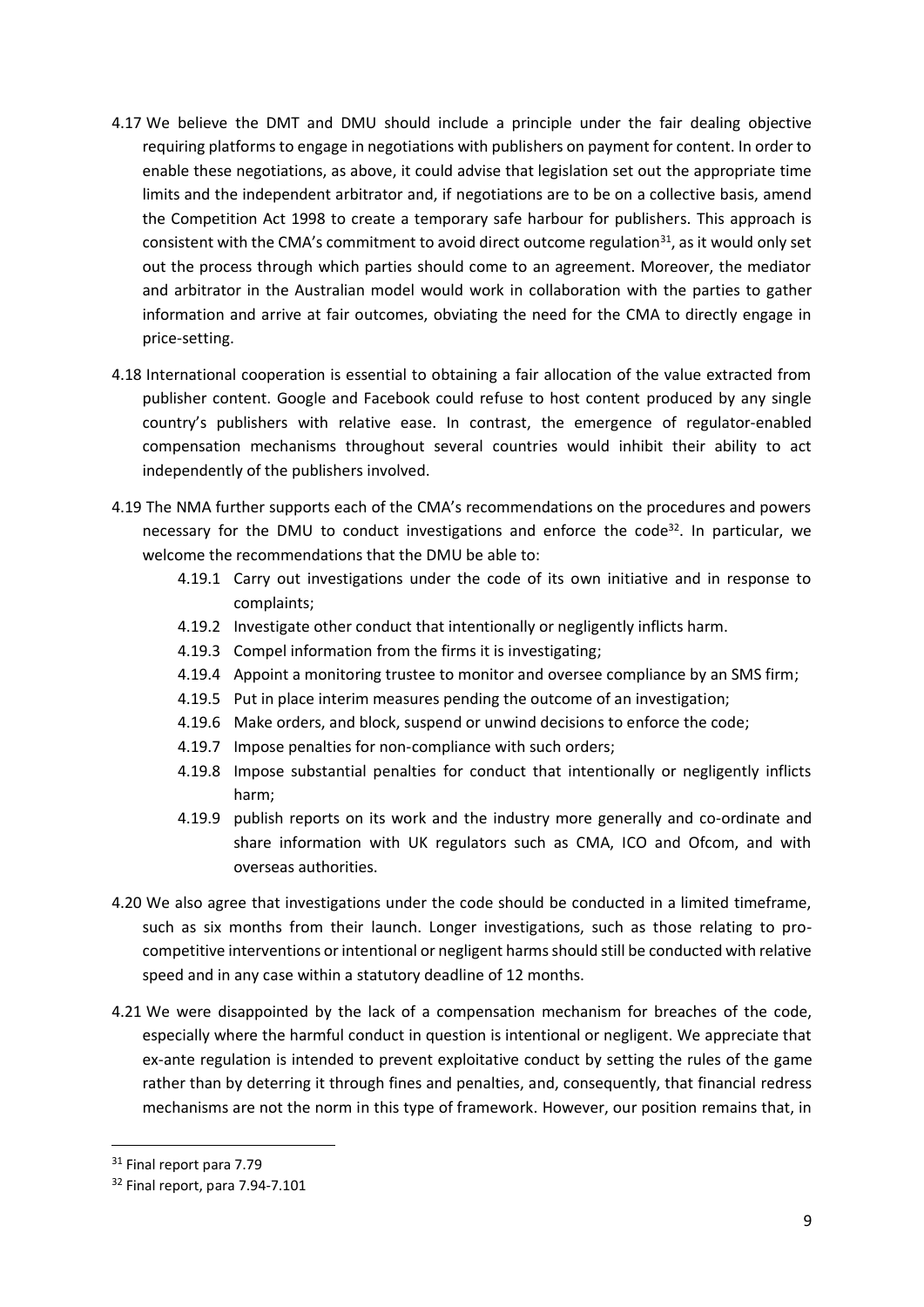the new pro-competitive regime, there must be room for compensation for harm caused by exploitative behaviour.

- 4.22 First, we believe compensation is warranted as a matter of corrective justice. As acknowledged throughout the final report, Google's and Facebook's conduct in recent years has caused real and substantial harm to news publishers' businesses. Each breach of the code, each instance of noncompliance with the DMU's orders and each case intentional or negligent harmful conduct will constitute a novel injury which ought to be corrected.
- 4.23 Furthermore, at least some aspects of the proposed regulations do involve deterrence. For example, the report recommends that in order for the regime to be effective, fines should be available for non-compliance with the DMU's orders and for cases of intentional or negligent harm.<sup>33</sup> We consider that, at least in these cases in which financial penalties are available, compensation should be available to injured parties.
- 4.24 It should be noted that even small sums could have a real positive impact on dependent businesses that have suffered harm, particularly smaller ones like local and regional publishers. Making even modest compensatory awards is the most immediate way of averting consumer harm flowing from SMS firms' conduct, as these sums would go directly towards funding quality news content.
- 4.25 Finally, we agree with the CMA that the code *"(should) not preclude competition enforcement in appropriate circumstances*" and that "*such enforcement would still be appropriate in cases of egregious or repeated anti-competitive behaviour, and in cases not explicitly covered by the code, serving as a deterrent against such behaviour in the future*".<sup>34</sup>

**Q7**. Should there be heightened scrutiny of acquisitions by SMS firms through a separate merger control regime? What should be the jurisdictional and substantive components of such a regime?

- 4.26 The NMA's main concern relating to the establishment of a specialised merger regime is that it should not delay the implementation of other measures proposed in the market study. The statutory codes of conduct, pro-competitive interventions, and the creation of a well-equipped DMU have been in development for over a year. And, between the Cairncross Review, the Furman Review and the CMA market study, there is ample evidence that, together, they constitute an apt response to the dysfunctionalities in search, social media, and open display advertising. In contrast, an entirely new merger regime would require time to design and consult on.
- 4.27 It is imperative that the measures to address the source of platforms' market power and rebalance their relationship with publishers be promptly brought into force. If a separate merger regime is pursued, it should be done separately to the implementation of these measures.

#### **Q8**. What remedies are required to address the sources of market power held by digital platforms?

4.28 The NMA agrees with the final report's recommendations to implement **certain** data-related interventions and separation interventions. However, as set out below, we are concerned about

<sup>&</sup>lt;sup>33</sup> Final report, para 7.95 and 7.100

<sup>34</sup> Final report para 7.53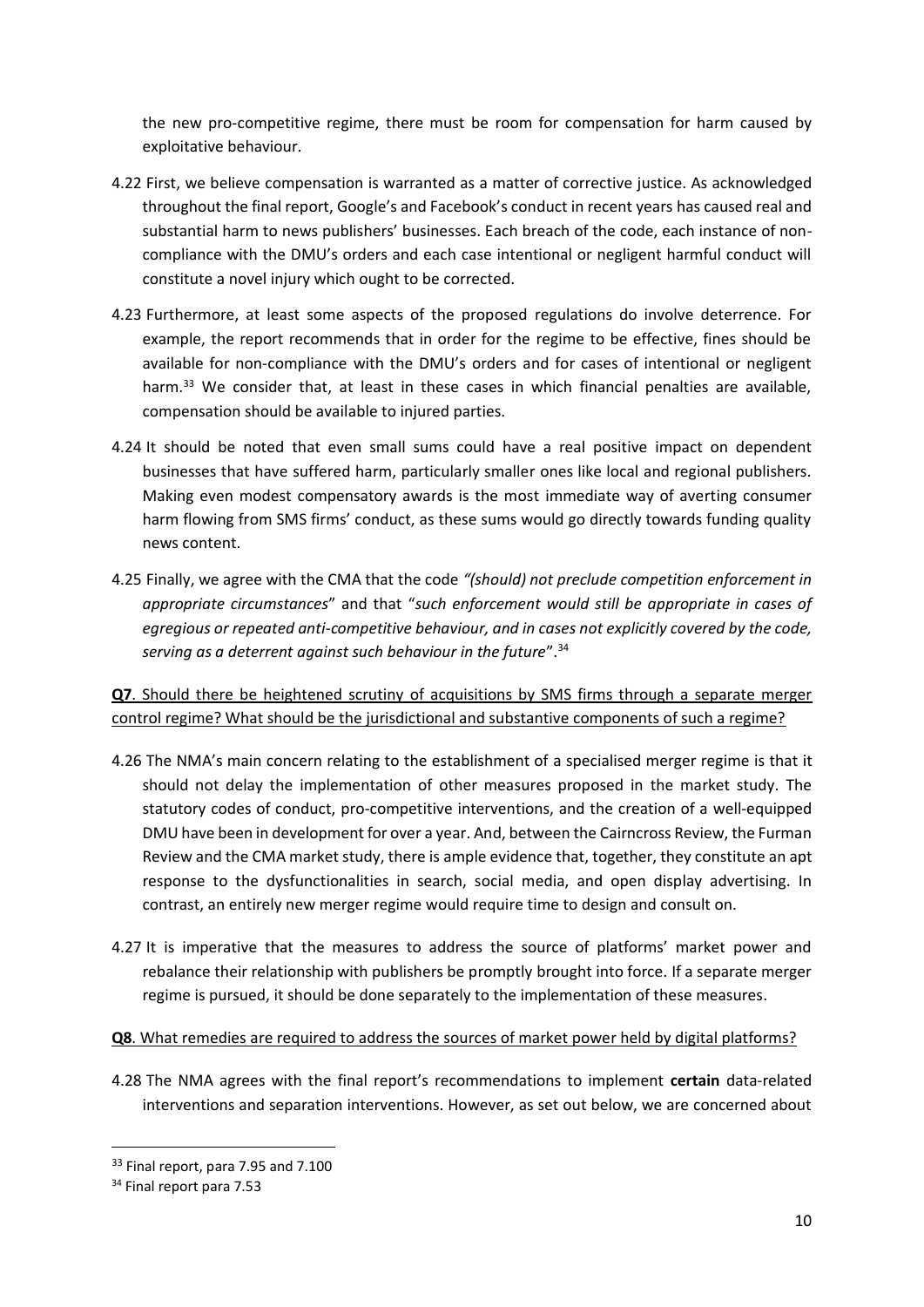the uncertainty surrounding the future application of the choice requirement and fairness by design.

4.29 We agree with the recommended powers available to the DMU in respect of these interventions, including the power to assess and implement them and to monitor, amend and revoke the interventions over time to ensure the regime is future-proof and flexible.<sup>35</sup> We support the CMA's recommendation that the statutory test the DMU would have to satisfy to carry out and intervention should be narrowly scoped in each case to ensure that the outcomes are deliverable within a reasonable timescale, subject to transparency and consultation rights.<sup>36</sup> The 12-month statutory deadline is also appropriate for this purpose. $37$ 

What are the most beneficial uses to which remedies involving data access and data interoperability could be put in digital markets? How do we ensure these remedies can effectively promote competition whilst respecting data protection and privacy rights?

- 4.30 The NMA's main concerns relating to data and interoperability is that publishers have access to their readers' data when their content is accessed through Google's or Facebook's ecosystems, and that they have access to impression-level bid data across the ad tech supply chain.
- 4.31 We welcome the CMA's acknowledgement that "*Google and Facebook are able to collect and use individual data from consumers who interact with content on the publisher websites through the use of Google and Facebook analytics service*" and that "*publishers do not have access to the same level of data on consumer interaction with their own content when hosted on Google and Facebook properties*".<sup>38</sup> As such, we entirely agree with the recommendation that the codes of conduct should "*oblige platforms to ensure that the appropriate user consent is sought to ensure disaggregated user data can be shared with the relevant publishers when hosting publisher content*".<sup>39</sup>
- 4.32 Transparency interventions in digital advertising are essential for publishers to obtain fair returns for their ad inventory. We particularly welcome the recommendation to introduce a common impression or transaction ID to enable sharing of non-aggregated impression-level bidding data with advertisers and publishers.<sup>40</sup> Access to this kind of information would allow publishers to detect hidden fees, monitor the fairness of auctions and hone their monetisation strategies.
- 4.33 Further, a transaction or impression ID solution is preferable to within-contract fee transparency and publication of average bid data. The within-contract transparency solution does not afford visibility of fees across the supply chain, doing little for publishers' ability to adapt their strategies. And, as acknowledged by the report itself, publishing averages will be of limited use, as "*data on*

<sup>&</sup>lt;sup>35</sup> Final report, para 7.122-126

<sup>36</sup> Final report, para 7.124

<sup>37</sup> Final report, para 7.128

<sup>38</sup> Appendix U, para 97

<sup>39</sup> Appendix U, para 99

<sup>40</sup> Appendix Z, para 17-26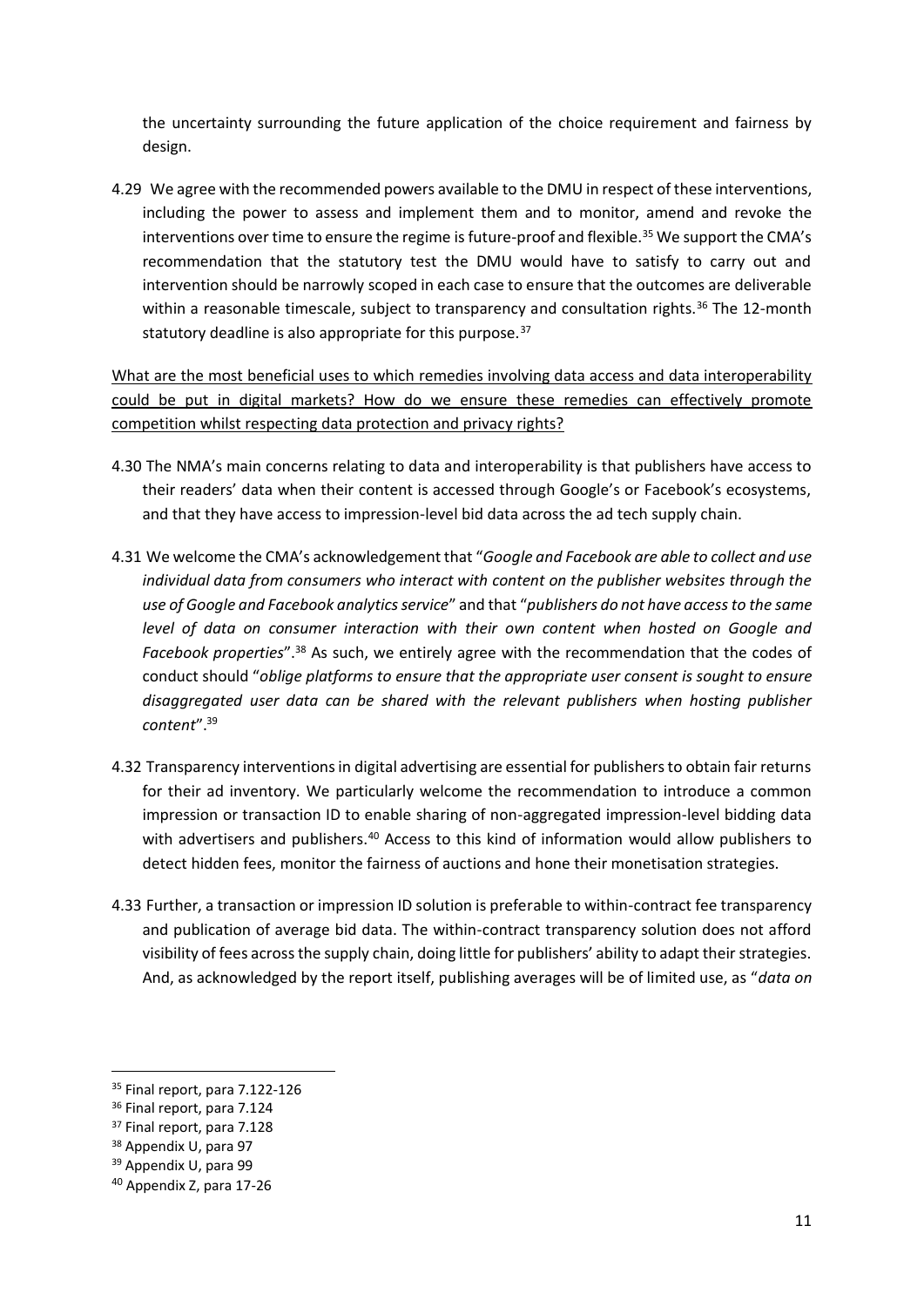*average fee or take rates is likely to be too aggregated, not specific to the individual participants and not easily comparable across intermediaries*".<sup>41</sup>

Should remedies such as structural intervention be available as part of a new pro-competition approach? Under what circumstances should they be considered?

- 4.34 The power to implement separations is crucial in the short term to tackle structural issues in the open display advertising market. As noted in our response to the interim report, we are not convinced that behavioural regulation and data and interoperability interventions alone will entirely subvert Google's incentives to exploit its position in open display. We consider that exploring the separation of Google's ad server and ad exchange should be a priority for the DMU once it is established.
- 4.35 In the longer term, it is important that the DMU be able to tackle competition issues in digital markets holistically, through a combination of ex-ante regulation and more traditional structural competition remedies.

**Q9.** What are the tools required to tackle competition problems which relate to a wider group of platforms, including those that have not been found to have SMS?

Should a pro-competition regime enable pre-emptive action (for example where there is a risk of the market tipping)?

4.36 Much like the creation of a separate merger regime, a pre-emptive competition tool to address the risk of markets tipping would likely require further consideration compared to the measures developed in the market study. Again, the NMA's main concern is the swift implementation of the measures directed at curing the harms to publishers. If a pre-emptive competition tool is developed by the DMT, this process should occur separately to the implementation of the codes of conduct and the establishment of a DMU equipped to enforce the code and carry out procompetitive interventions.

What measures, if any, are needed to address information asymmetries and imbalances of power between businesses (such as third-party sellers on marketplaces and providers of apps) and platforms?

- 4.37 The NMA supports the combination of the codes of conduct and the availability of targeted procompetitive interventions to rebalance the relationship between platforms and their business users. We agree with the CMA that these should be used as complements to one another to address both the causes and the negative symptoms of market power.<sup>42</sup>
- 4.38 In relation to the codes of conduct, we support each of the CMA's recommendations collated in our response to Q6 as well as two additional measures: payment for use of publishers' content and a financial redress mechanism (see our response to Q6 on both of these).
- 4.39 In terms of pro-competitive interventions, the NMA especially supports:

<sup>41</sup> Appendix Z para 32

<sup>42</sup> Final report para 7.106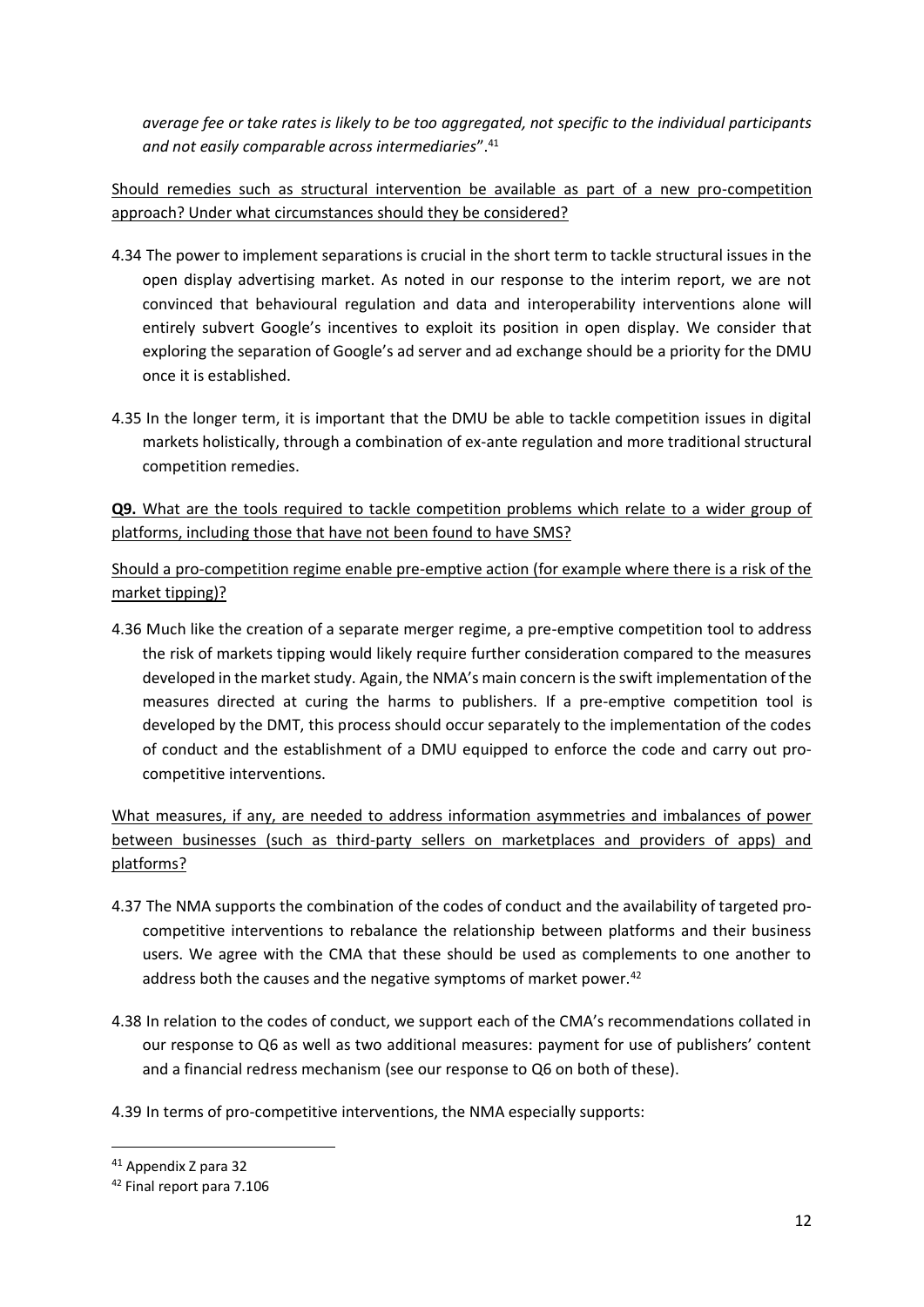- 4.39.1 The separation of Google's ad server from its ad exchange; and
- 4.39.2 Introducing a common impression or transaction ID to enable sharing of nonaggregated impression-level bidding data with advertisers and publishers.

## What measures, if any, are needed to enable consumers to exert more control over use of their data?

- 4.40 The NMA welcomes CMA's acknowledgement that the choice requirement and fairness by design would constitute a disproportionate harm to publishers compared to SMS platforms, and its recommendation to initially limit the application of these measures.<sup>43</sup> However, we are concerned about the uncertainty as to the future of their application. In particular, we are apprehensive about the categorisation of the choice requirement and fairness by design as interventions that could apply across a market, rather than just to firms with SMS.
- 4.41 As mentioned in our response to Q3, both the choice requirement and fairness by design are highly onerous interventions for businesses such as publishers that rely on digital advertising to survive. Unlike integrated platforms, whose profits from personalised advertising are significantly in excess of costs of capital, publishers' digital advertising revenue is at a subsistence level. While the loss of revenue resulting from reduced personalised advertising may be easily absorbed by Facebook or Google, the same cannot be said for smaller businesses. For many publishers, local regional and national, these measures would result in a debilitating loss of ad revenue, to the detriment of consumers that rely on their journalism for information, trusted news, and a link to their communities.
- 4.42 Moreover, news publishers do not pose the same consumer data privacy concerns as large integrated platforms. First, because they do not engage in the same kind of intrusive and systematic profile-building by pooling data from several services within their corporate umbrella. And, second, because, as noted in our last response, no single news website constitutes an unavoidable social and commercial space in the same way that Google or Facebook do.

What role (if any) is there for open or common standards or interoperability to promote competition and innovation across digital markets? In which markets or types of markets? What form should these take?

4.43 The NMA supports each of the principles under the "open choices" objectives set out in our response to question 6. Currently, publishers are forced to agree to platforms exploitative terms or risk stunting their digital reach. By introducing common standards and interoperability, particularly in the digital advertising supply chain and in relation to publishing software, the new regime would afford publishers meaningful exit rights and in turn encourage innovation and competition among firms bidding for their business.

# **5.0 DESIGNING PROCEDURES AND STRUCTURES**

**Q10**. Are the proposed key characteristics of speed, flexibility, clarity, and legal certainty the right ones for a new approach to deliver effective outcomes? **AND Q11.** What factors should the Taskforce consider when assessing the detailed design of the procedural framework – both for designating firms

<sup>43</sup> Final report, para 8.78-8.82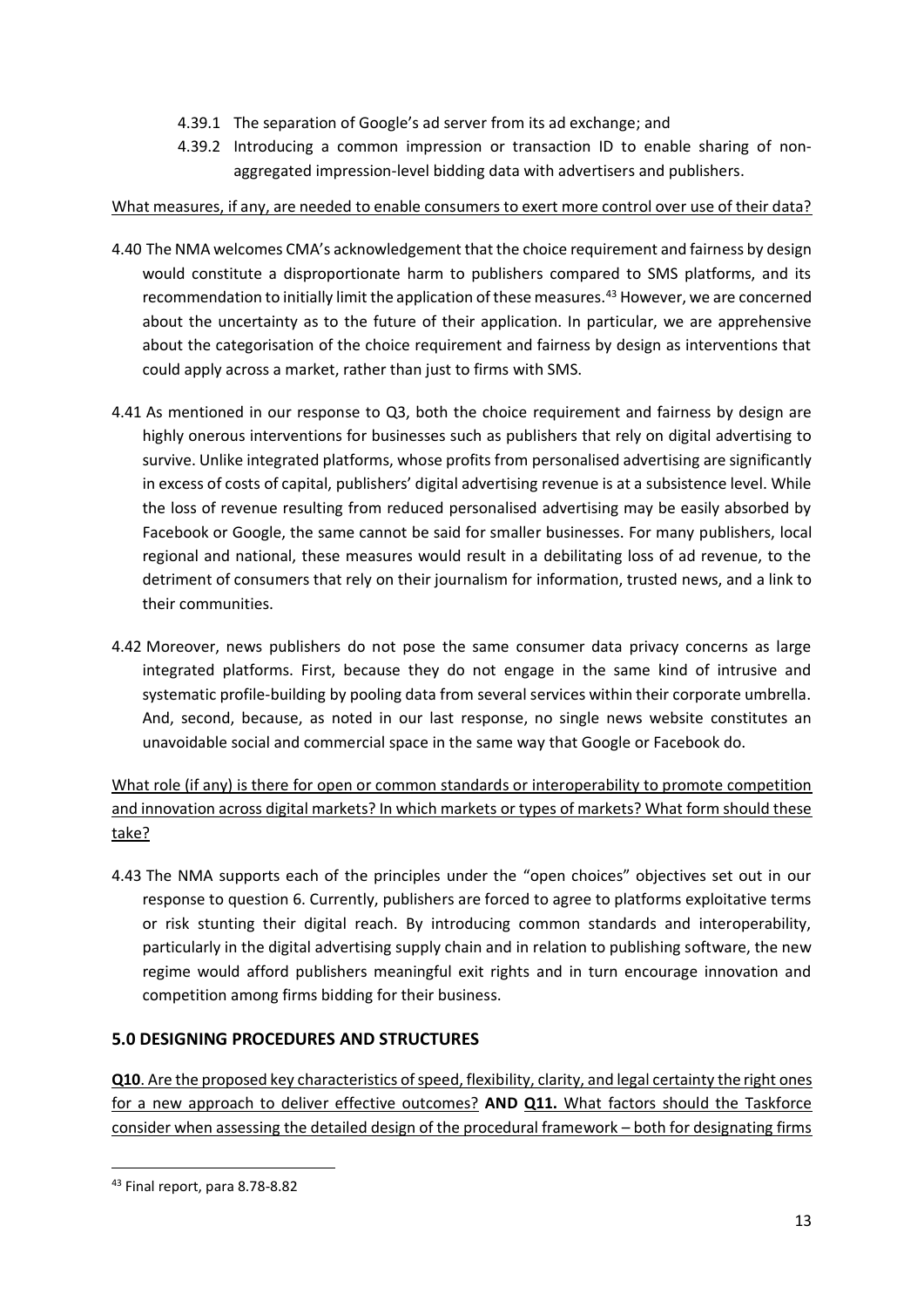and for imposing a code of conduct and any other remedies – including timeframes and frequency of review, evidentiary thresholds, rights of appeal etc.?

- 5.1 The NMA agrees that each of the key characteristics set out in Q10 should inform the new framework.
- 5.2 Speed in particular is essential both in the roll-out of the new measures and, later, in the DMU's use of its powers. The NMA has been calling for an urgent investigation into Google, Facebook and the digital advertising supply chain for more than three years.<sup>44</sup> Over two years have passed since the Cairncross Review, and the Furman Review began to identify the challenges to sustainable news provision stemming from the duopoly's role as gatekeepers of digital audiences and Google's dominance in digital advertising. In that time, the platforms' exploitative conduct has continued and the financial situation of publishers across the UK has only worsened, exacerbated by the Covid-19 crisis. Now more than ever, securing a sustainable future for high quality journalism requires an urgent end to the duopoly's anticompetitive practices.
- 5.3 But with the DMT casting a far wider net than the market study, and the prospect of omnibus legislation in this area, we are concerned that implementation is still remote. In a House of Lords Communications and Digital Committee evidence session on the future of journalism, representatives from the CMA indicated that, realistically, the new regime would not come into force before 2022 at the earliest<sup>45</sup>. The news media industry cannot sustain the lengthy process of reviews and consultations required for a wholesale reform of competition law. A more targeted and pragmatic approach is needed.
- 5.4 We recognise that the legislative timeline to establish the codes of conduct and the DMU will ultimately be decided by the government. However, with a view to securing rapid change, we ask that the DMT advise BEIS and DCMS on an appropriate timeframe within which these measures should be implemented to minimise harm to consumers, publishers, and advertisers. We are confident that, given the wealth of evidence the CMA has gathered over the past year, it is well placed to advise on this.
- 5.5 We believe that, to avoid unnecessary delay, this advice should include that the regime governing open display advertising and the platform-publisher relationship be implemented separately and in advance of the wider competition law reforms. In our view, this new regime, including developed statutory codes of conduct and a fully functional DMU with the power to implement pro-competitive interventions, should be fully operational within six months of the DMT submitting its advice.
- 5.6 While we appreciate that the remit of the DMT's advice does not include the make-up of the DMU, we believe its design has important implications for the rapid implementation of the new regime, as it will take time to establish a DMU with meaningful statutory powers to monitor, investigate and enforce compliance with the new regime. To ensure that such a body can be set up as quickly as possible, we believe it should be installed in an existing regulator, like the CMA or Ofcom, which already have the credibility, expertise, institutional infrastructure to support it.

<sup>44</sup> See footnote 1

<sup>45</sup> Select Committee on Communications and Digital Uncorrected oral evidence: The future of journalism Wednesday 8 July 2020, available at <https://committees.parliament.uk/oralevidence/666/pdf/>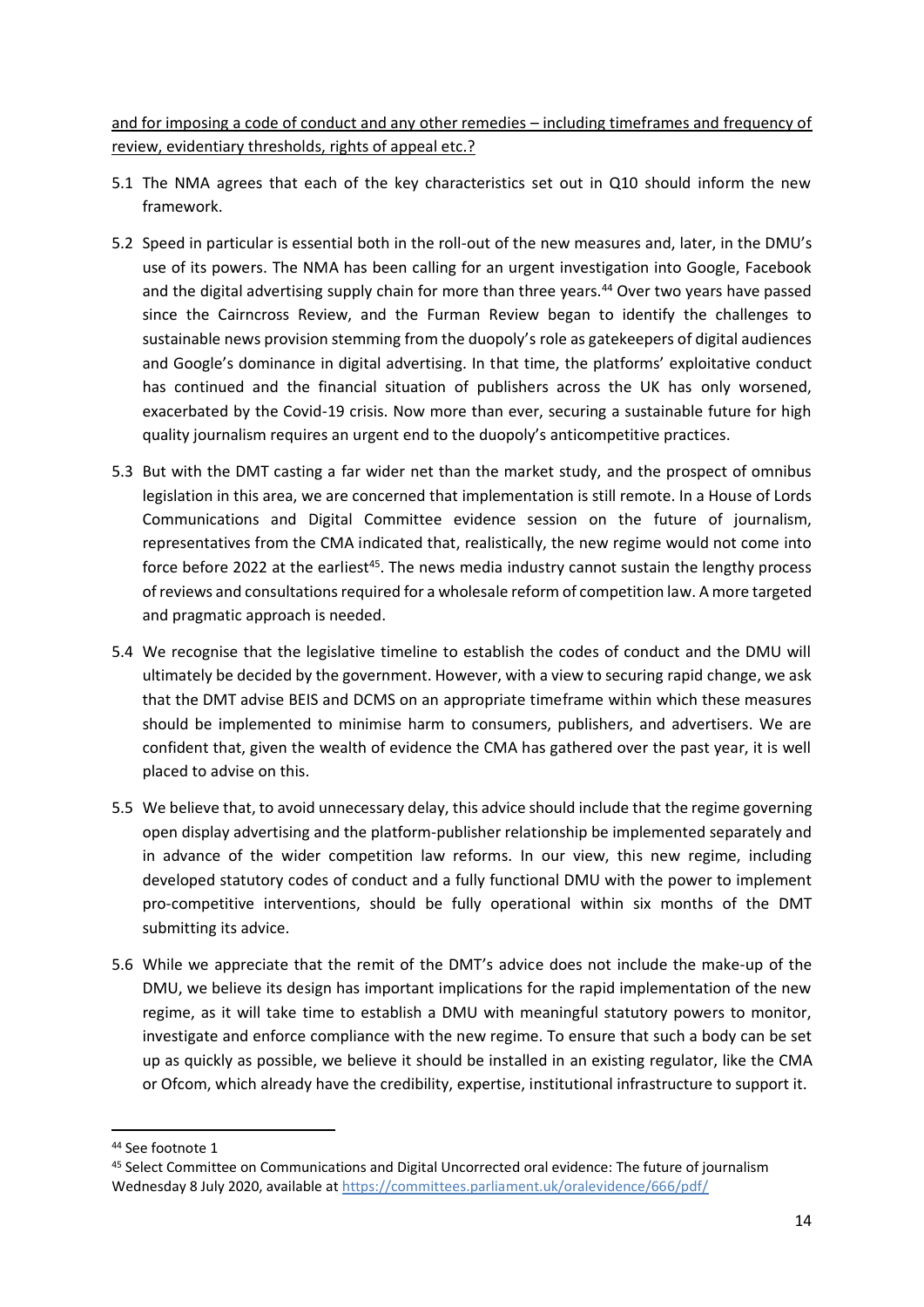- 5.7 Finally, on this point, we ask that the CMA consider the interim enforcement actions available to it with respect to platforms' abuse of market power in digital advertising, search, and social media. This should include making a market investigation reference relating to Google's presence throughout digital advertising intermediation.
- 5.8 Speed and flexibility should also be embedded in the operation of the new regime. As mentioned in our response to Q6, we agree that the DMU should be able to respond to exploitative conduct as it arises with speed and flexibility. As such, we support the six-month statutory time limit for investigations under the codes and the 12-month statutory limit for investigations relating to procompetitive interventions. We recommend that the same principle inform investigations of intentional or negligent infliction of harm, and that these also have a statutory time limit of 12 months.

**Q12**. What are the key areas of interaction between any new pro-competitive approach and existing and proposed regulatory regimes (such as online harms, data protection and privacy); and how can we best ensure complementarity (both at the initial design and implementation stage, and in the longer term)?

- 5.9 As acknowledged in Chapter 10 of the CMA's final report, there is a balance to be struck between data protection regulation and competition. Large, integrated platforms like Google and Facebook are able to amass data from various sources, including volunteered data, contextual data, and observed user activity across all their different services. In addition, SMS platforms can leverage their role as gatekeepers to collect data from consumers who interact with their business users' products – for example, by tracking individuals who access online news publications. Because of their wealth of internally-held personal data, privacy measures implemented to prevent data exchanges only go towards cementing platforms' own advantage and buttressing barriers to entry, to the detriment of publishers and other data-driven businesses.
- 5.10 Moreover, it is precisely these platforms' brand of data collection which is seen as most intrusive – the detailed profile-building and large-scale, continuous tracking of consumers using unavoidable digital services. Conversely, no news publisher site is so wide spanning to enable this kind of invasive collection or so unavoidable a digital space to raise questions of meaningful choice.
- 5.11 We entirely welcome the CMA's aim to collaborate with the ICO to achieve competition neutrality in data protection regulation. In their work, we trust that both regulators will give due consideration to the points raised above, and to news publishers' reliance on advertising revenue.

#### **6.0 CONCLUSION**

- 6.1 It is difficult to overstate the challenges publishers face stemming from tech platforms' excessive market power in search, social media, and digital advertising. The news media industry is not in a position to wait for wholesale reform of competition law in digital markets; decisive action is needed to avert the deterioration of the quality and plurality of journalism in the UK.
- 6.2 This submission has proposed that the government implement pro-competitive measures aimed at rebalancing the platform-publisher relationship and restoring competition to the digital advertising market in advance of wider reform. As the design and implementation of a